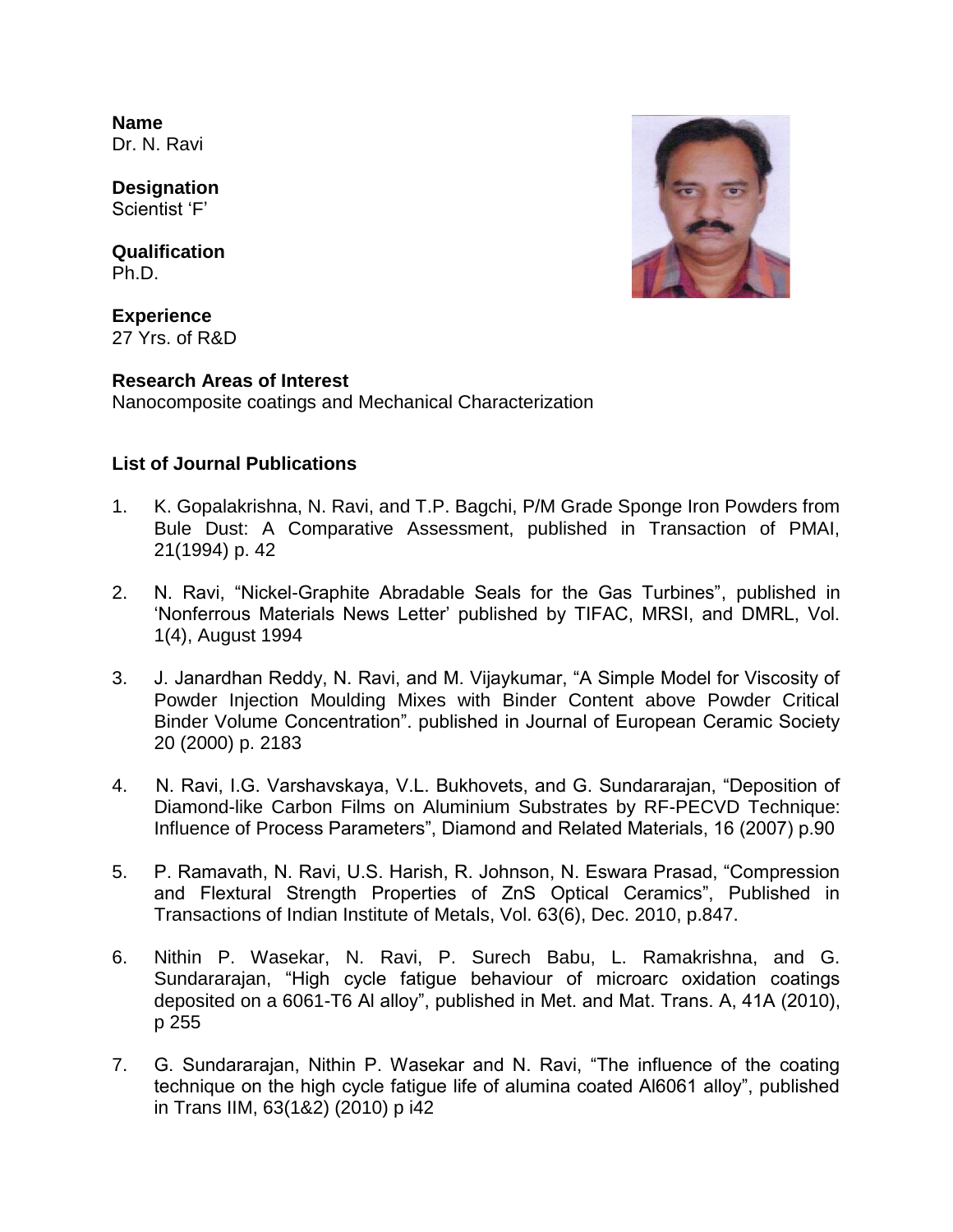- 8. B. Papita, M. Buchi Suresh, N. Ravi, Dibakar Das and Roy Johnson, "Effect of low temperature thermal cycling on thermo-mechanical behaviour of Al2TiO5 ceramics" accepted for proceedings of Indian Ceramic Society.
- 9. P.N. Krishnan, S. Ganesh Sundararaman, S.D. Pathak, R. Gnanamoorthy, and N. Ravi, "Fretting wear studies on Diamond-like carbon coated Ti-6Al-4V", Surface & Coatings Technology, 203(2009), p1205-1212
- 10. P.N. Krishnan, S. Ganesh Sundararaman, S.D. Pathak, R. Gnanamoorthy, and N. Ravi, "Relative performance of hydrogenated, argon-incorporated, and nitrogen incorporated DLC coated Ti-6Al-4V samples under Fretting Wear", Thin Solid Films, 517 (2009), p4365-4371
- 11. N. Ravi, R. Markandeya and S. V. Joshi, "Effect of nitrogen pressure on mechanical properties of nc-TiAlN/a-Si3N4 nanocomposite coatings deposited by ctahodic arc PVD process", Materials Today: Proceedings 3 (2016) 3002-3011.
- 12. N. Ravi, R. Markandeya and S. V. Joshi, "Effect of substrate roughness on adhesion and tribologcial performance of nc-TiAlN/a-Si3N4 nanocomposite coatings deposited by ctahodic arc PVD process", Surface Engineering, DOI: 10.1179/1743294415Y.0000000005, 2016, 1-13.
- 13. N. Ravi, R. Markandeya and S. V. Joshi, "Fracture behaviour of nc-TiAlN/a-Si3N4 nanocomposite coating during nanoimpact test", Surface Engineering, DOI: 10.1080/02670844.2016.1239853, 1-10.
- 14. P. Biswas, P. Ramavath, Ch. M. Nair, M. B. Suresh, N. Ravi and R. Johnson, "Quasi-static compression behaviour of nickel oxide, nickel oxide: zirconia, nickelzirconia and nickel foams", Ceramics International 42 (2016) 10572-10578.
- 15. P. Ramavath, P. Biswas, N. Ravi and R. Johnson, "Prediction and validation of buckling stress of the ceramic honeycomb cell walls under quasi-static compression", Cogent engineering, DOI: 10.1080/23311916.2016.1168068, 2016, 1-7.
- 16. P. Panda, B. Sravani, R. Ramaseshan, N. Ravi, F. Jose, S. Dash and A. K. Tyagi, "Growth and Characterization of highly oriented AlN films by DC reactive magnetron sputtering", Proceedings of AIP Conference 1665, DOI: 10.1063/1.4917968, 2015, 1-3
- 17. K. Satyanarayana, N. Ravi, K. Shivaji Babu and A. Venugopal, "Surface integrity and optimization of turning Ti6Al4V", Proceedings of 5<sup>th</sup> International and 26<sup>th</sup> All India Manuf. Technology, Design and Research Conference (AIMTDR-2014), 2014, 1-5.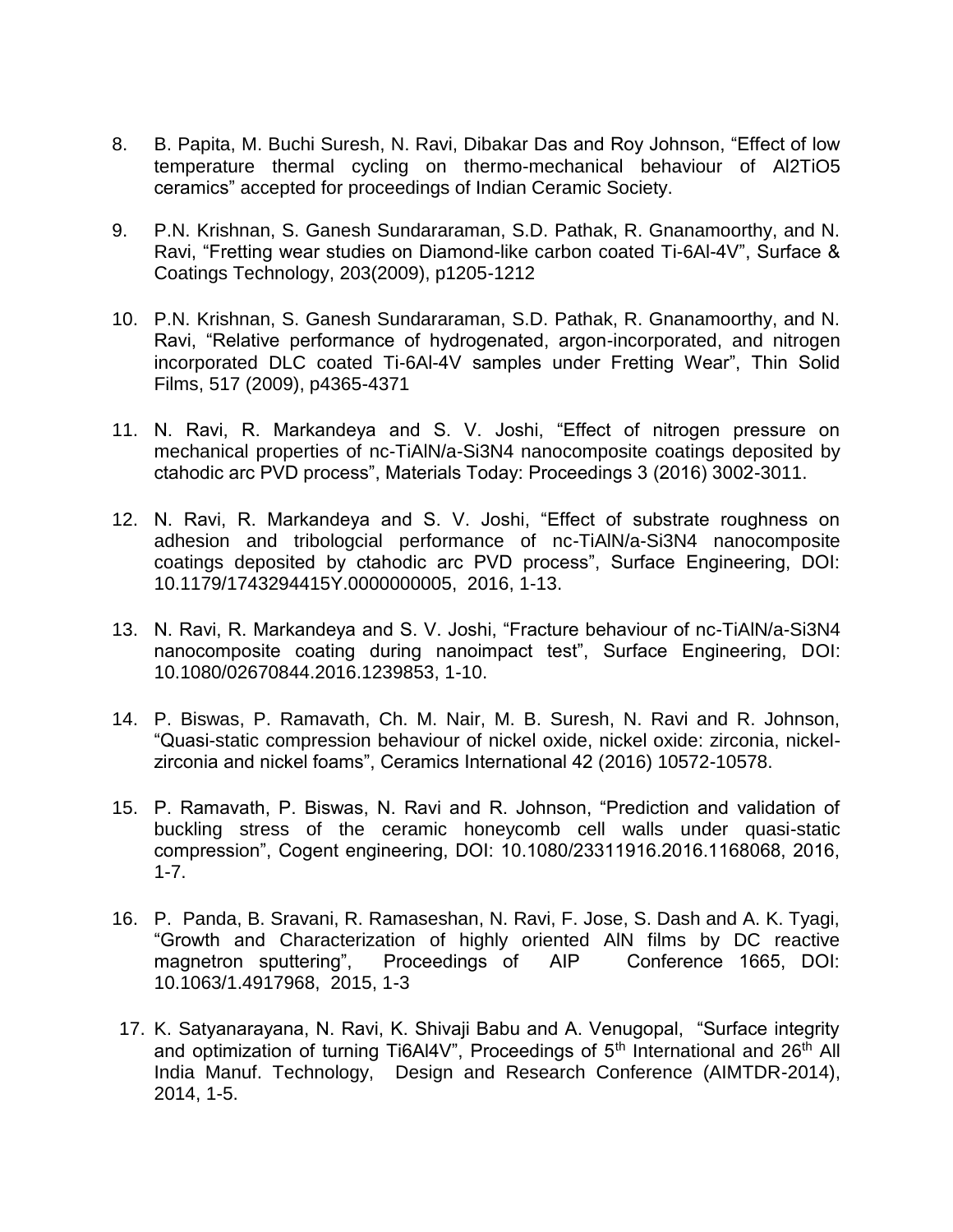- 18. P. Shyamala Rao, R. Ramaseshan, F. Jose, S. Dash, A. K. Tyagi and N. Ravi, "Evolution of structural and mechanical properties of TiN films on SS304LN steels", International Journal of Applied Ceramic Technology 10(1) (2013) 45-50.
- 19. A. Chowdhury, P. Ramavath, P. Biswas, N. Ravi and R. Johnson, " experimental investigation on flowability an compaction behaviour of spray granulated submicron alumina granules", ISRN Ceramics, DOI: 10.1155/2013/264194, 2013, 1-6.
- 20. N. P. Wasekar, N. Ravi, P. Sureshbabu, L. Ramakrishna and G. Sundararajan, " High cycle fatigue behaviour of microarc oxidation coatings deposited on 6061-T6 Al alloy", Metallurgical and Materials Transactions A 41A (2010) 255-265.
- 21. P. Panda, R. Ramaseshan, N. Ravi, G. Mangamma, F. Jose, S. Dash, K. Suzuki and H. Suematsu, "Reduction of residual stress in AlN thin films synthesized by magnetron sputtering technique", submitted to Materials Chemistry and Physics, 2017.

#### **Publications in conference proceedings**

- 1. A Materials Awareness Bulletin, "A Special Report on Processing Technologies for Advanced Ceramics and Composites", was published during a seminar on 'Processing Technologies for Advanced Materials', conducted by TIFACLINE/MRSI and DMRL, December 11, 1991 at DMRL, Hyderabad
- 2. N. Ravi, TRB Sharma and SK Potay , "Materials Database A Key Factor for Industrial ", presented and published in a 'National Seminar on Computer Control in Metallurgical Industries', April 9-10, 1992 at DMRL, Hyderabad
- 3. TRB Sharma, N. Ravi, MS Prasad and SK Potay, " Advanced Resource Sharing in Modern Libraries", presented and published in a 'Workshop on Library Automation", September 12, 1992 at DMRL, Hyderabad
- 4. K. Gopala Krishna, N. Ravi, KP Rao and TP Bagchi, "Production of Sponge Iron Powder from Indian Blue Dust Concentrate", presented and published in 20th PMAI conference, March 3-4, 1994 at INSC, New Delhi
- 5. D. Srinivasa Rao, D.Sen, K.R.C.Somaraju, S.Ravi Kumar, N.Ravi and G.Sundararajan, "The influence of powder particle velocity and temperature on the property of Cr3C2-25NiCr coating obtained by detonation-gun", presented and published in the 15th International Thermal Spraying Conference, Nice, France, 1998.
- 6. N. Ravi, "Characterization Services at ARCI", presented and published in 'Surface Engineering '99', January 7-8, 1999 at Hyderabad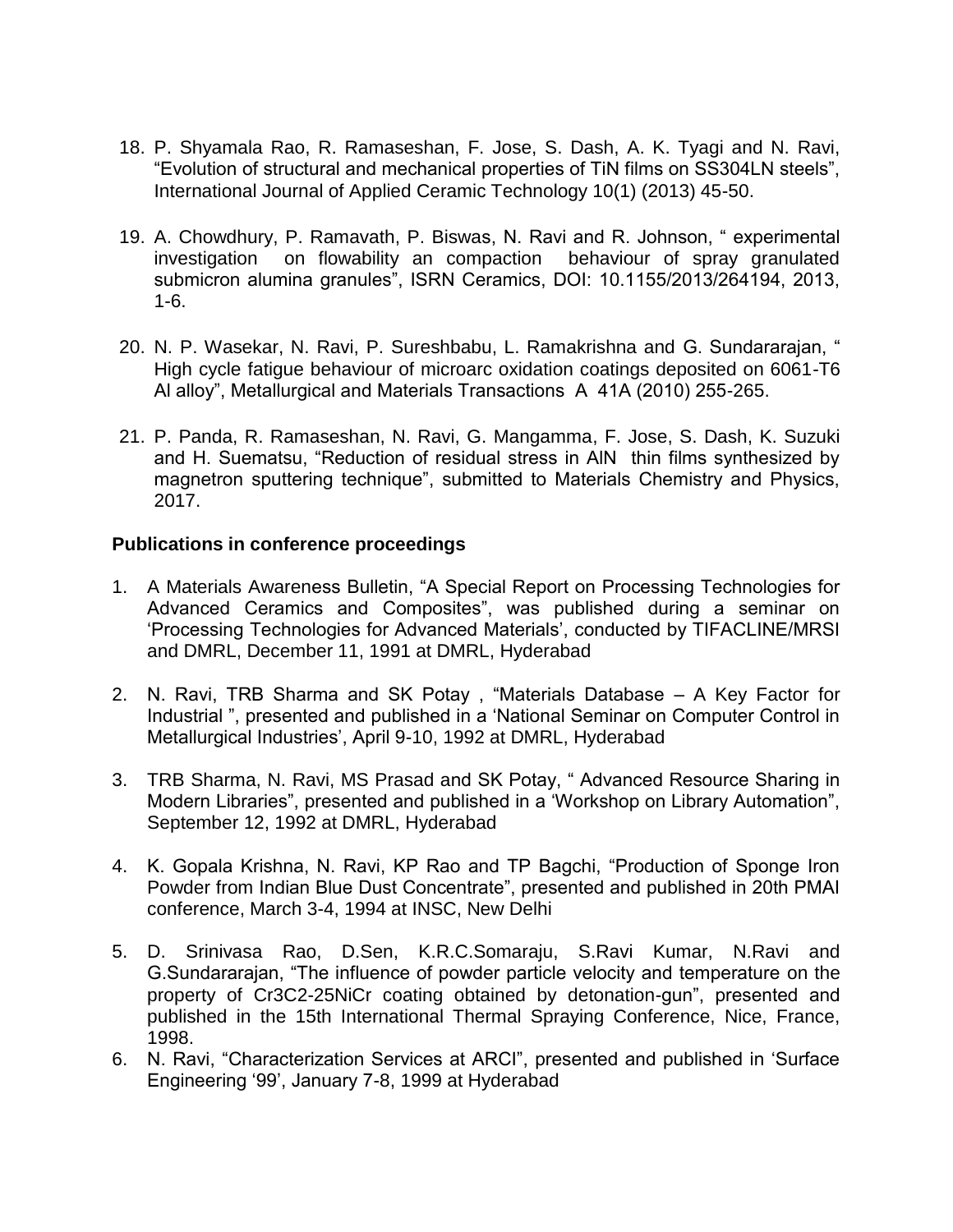7. Y.N. Tolmochev, V.L. Bukhovets, I.G. Varshavaskaya, and N. Ravi, "Some Pecularities of Microhardness Testing of Thin DLC Films Deposited on Soft Substrates", presented and published in the Proceedings of 4th International Symposium on Diamond and Related Materials (ISDF-4), Karkov, Ukraine, 1999, p 207-208

#### **Conference Presentations**

- 1. N. Ravi, KP Rao, and TP Bagchi, "Sintered Bronze-Graphite Plate for Electronic Instrumentation", presented in 21st PMAI conference, April 27-28, 1995 at CGCRI, Kolkotta
- 2. N. Ravi, KP Rao, and TP Bagchi, "Thermal and Erosion Properties of Nickel-Graphite Abradable ", presented in 21st PMAI conference, April 27-28, 1995 at CGCRI, Kolkotta
- 3. D. Srinivasa Rao, D. Sen, K.R.C. Somaraju, N. Ravi and G. Sundararajan, "Characterisation and Application of Tungsten Carbide-Cobalt(92-8) Coatings Deposited by Electro-Spark Coating Technique", presented in Poster Session of 50th Annual Technical Meeting of IIM, November 14-17, 1996 at New Delhi.
- 4. D. Srinivasa Rao, D.Sen, K.R.C.Somaraju, N.Ravi, G.Krishna and G.Sundararajan, "Tribological Behaviour of Detonation Gun Coatings", presented at PM-97 International Conference on PM for Automotive Components, February 10-12, 1997 at New Delhi.
- 5. J. Janardhan Reddy, M. Vijaya Kumar, N. Ravi, TR Ram Mohan, and P. Rama Krishnan, "The Effect of Shear Rate on Viscosity of Powder Injection Moulding Mixes with Low Viscosity Binders", presented at 25th PMAI Conference, March 23- 25, 1999, Hyderabad
- 6. J. Janardhan Reddy, M. Vijaya Kumar, N. Ravi, TR Ram Mohan, and P. Rama Krishnan, "A Simple Correlation of Viscosity of Powder Injection Moulding Mixes with Binder Content/Powder Loading", presented at PMAI Conference, March 23- 25,1999, Hyderabad
- 7. V.L. Bukhovets, I.G. Varshavskaya, N. Ravi, and G. Sundararajan, "Deposition of a-C:H Films on Non-Conducting Substrates by PECVD Techniques", presented at International Conference on Carbon on Science for Materials in the Frontier of Centuries: Advantages and Challenges, 4-8th November 2002, Kiev, Ukrain
- 8. V.L. Bukhovets, I.G. Varshavskaya, N. Ravi, and G. Sundararajan, "Deposition of a-C:H Films on Non-Conducting Substrates", presented at International Conference on Carbon I: Fundamental Problems of Science, Materials Science, Technology, 17-19th October, 2002, Moscow, Russia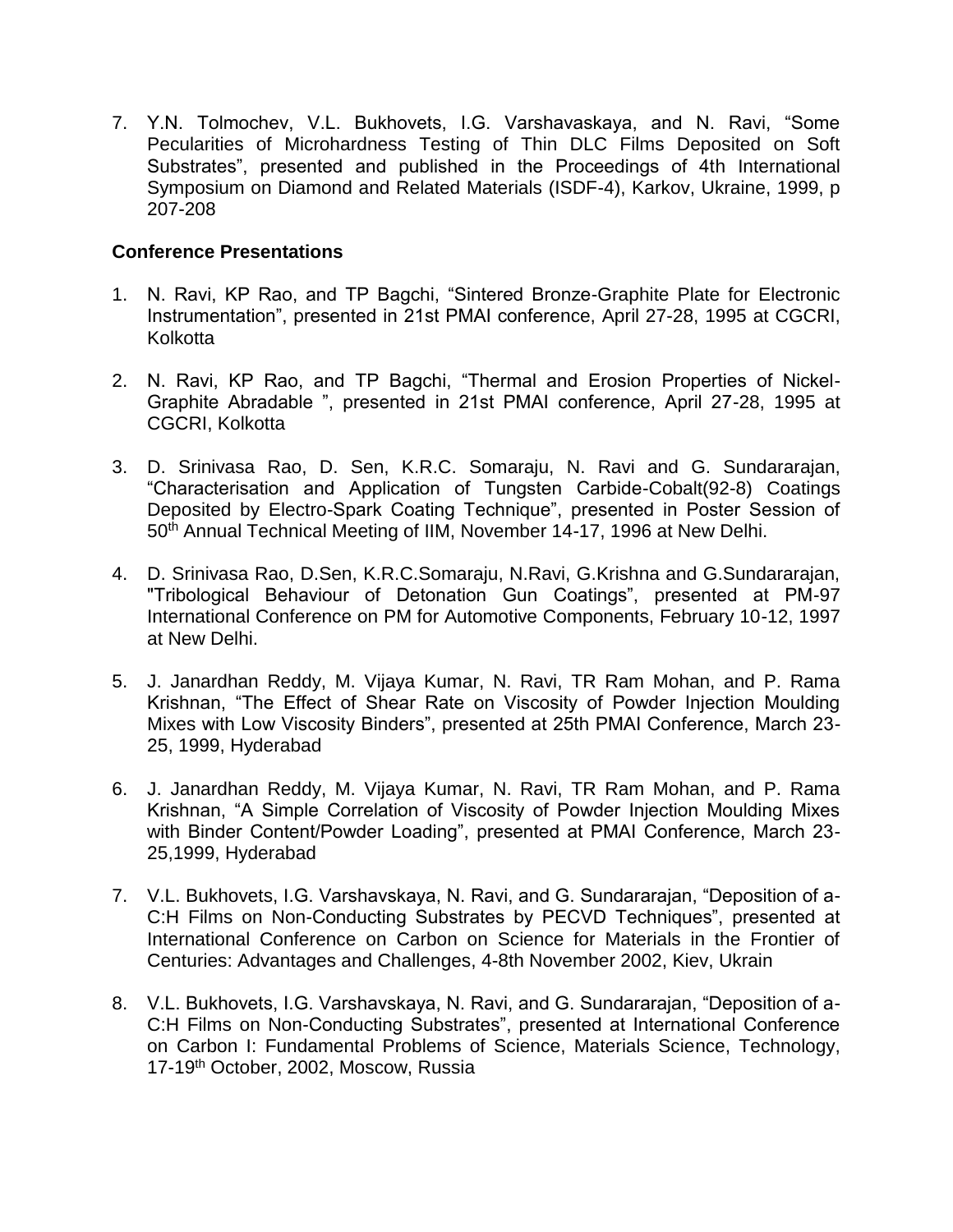- 9. N. Ravi, I.G. Varshavskaya, V.L. Bukhovets, and G. Sundararajan, "Deposition of Diamond-like Carbon Films on Aluminium substrates by RF-PECVD Technique: Influence of Process Parameters" , presented during International Conference on Metallurgical Coatings and Thin Films (ICMCTF 2003) held at San Diego, USA between April 28 –May 2, 2003
- 10. V.L. Bukhovets, I.G. Varshavskaya, N. Ravi, and G. Sundararajan, "Influence of Deposition Parameters on DLC Properties in RF Discharge", presented at International Conference on Carbon II: Fundamental Problems of Science, Materials Science, Technology, 16-18th October, 2003, Moscow, Russia
- 11. N. Ravi, I.G. Varshavskaya, V.L. Bukhovets, and G. Sundararajan, "Deposition of Diamond-like Carbon Films on Aluminium Substrates by RF-PECVD Technique: Influence of Process Parameters", presented during National Workshop on Thin Films Technologies and Applications held at PSG College of Arts and Science, Coimbattore during the period September 8-9, 2004
- 12. N. Ravi, R. Markandeya and S. V. Joshi, "Effect of substrate roughness on adhesion and tribological properties of TiN and nanocomposite coatings", presented invited lecture at All India Seminar on "Emerging technologies in Materials Sciences and Engineering", held at Institute of Aeronautical Engineering, Hyderabad, during the period March 18-19, 2014.
- 13. N. Ravi, R. Markandeya and S. V. Joshi, "Effect of nitrogen pressure on mechanical properties of nc-TiAlN/a-Si3N<sup>4</sup> nanocomposite coatings deposited by cathodic arc PVD process", presented at Golden Jubilee Science Congress of Andhra Pradesh Academy of Sciences (APAS-GJSC 2014) held at Indian Institute of Chemical Technology, Hyderabad during the period November 13-15, 2014.
- 14. N. Ravi, R. Markandeya and S. V. Joshi, "Fracture behaviour of nc-TiAlN/a-Si3N<sup>4</sup> nanocomposite coatings during nanoimpact test" presented at Nanoscience, Nanotechnology and Advanced Materials (NANOS-2015) held at GITAM University, Vishakhapatnam during the period December 14-17, 2015
- 15. N. Ravi, R. Markandeya and S. V. Joshi, "Effect of nitrogen pressure on mechanical properties of nc-TiAlN/a-Si3N<sup>4</sup> nanocomposite coatings deposited by cathodic arc PVD process", presented at Conference on Advances in Refractory and Reactive Metals and Alloys (ARRMA-2016) held at Bhabha Atomic Research Centre, Mumbai during the period January 27-29, 2016